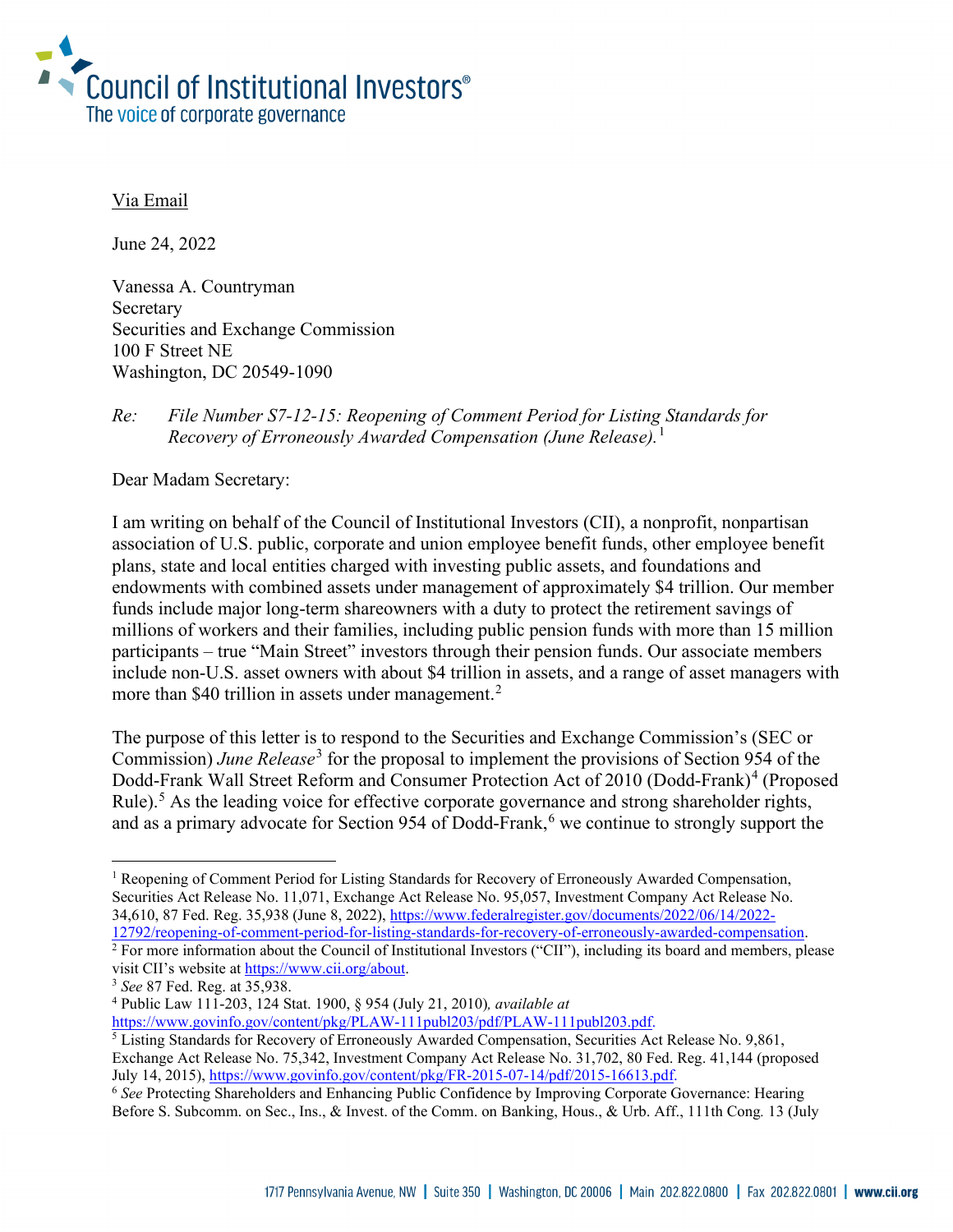Page 2 of 7 June 24, 2022

Commission promptly issuing the long overdue rule to "strengthen the transparency and quality of corporate financial statements as well as the accountability of corporate executives to their investors."<sup>[7](#page-1-0)</sup>

We note that the *June Release* identified three issues<sup>[8](#page-1-1)</sup> relating to a June 2022 memorandum of the SEC's Division of Economic and Risk Analysis "Supplemental data and analysis on the voluntary adoption of compensation recovery provisions by issuers and the impact of including 'little r' restatements as triggers for a compensation recovery analysis" (DERA Memo). <sup>[9](#page-1-2)</sup> The following are CII's views with respect to each of those issues.

#### **1. Increase in voluntary adoption of compensation recovery policies by issuers**

CII generally agrees with the DERA Memo data and analysis finding that "many companies have voluntarily adopted compensation recovery provisions since the Proposing Release in 2015 . . . [and] the increase in voluntary adoption of compensation recovery provisions relative to the baseline in the Proposing Release may reduce the anticipated benefits and mitigate the anticipated costs of the proposed rules."[10](#page-1-3) This finding is not surprising to us and does not diminish in any way our strong support for the issuance of a final rule.

<span id="page-1-3"></span>

<sup>29, 2009) (</sup>Testimony of Ann Yerger, Exec. Dir. of CII), [https://www.govinfo.gov/content/pkg/CHRG-](https://www.govinfo.gov/content/pkg/CHRG-111shrg55479/html/CHRG-111shrg55479.htm)[111shrg55479/html/CHRG-111shrg55479.htm](https://www.govinfo.gov/content/pkg/CHRG-111shrg55479/html/CHRG-111shrg55479.htm) ("The Council believes a tough clawback policy is an essential element of a meaningful 'pay for performance' philosophy [and] [i]f executives are rewarded for 'hitting their numbers'--and it turns out that they failed to so--they should not profit."); Letter from Jeff Mahoney, General Counsel, Council of Institutional Investors et al., to The Honorable Nancy Pelosi, Speaker of the House, United States House of Representatives at al. 2 (Dec. 2, 2008) (on file with CII) ("any financial markets regulatory reform legislation [should include] . . . **Stronger Clawback Provisions:** At a minimum, senior executives should be required to return unearned bonus and incentive payments that were awarded due to fraudulent activity or incorrectly stated financial results").

<span id="page-1-0"></span> $7$  Chair Gary Gensler, Public Statement: Statement on Rules Regarding Clawbacks of Erroneously Awarded Compensation (Oct. 14, 2021), [https://www.sec.gov/news/public-statement/gensler-clawbacks-2021-10-14;](https://www.sec.gov/news/public-statement/gensler-clawbacks-2021-10-14) s*ee, e.g.,*  Letter from Jeffrey P. Mahoney, General Counsel, Council of Institutional Investors to Vanessa A. Countryman, Secretary, Securities and Exchange Commission 1-2 (Nov. 18, 2021),

[https://www.cii.org/files/issues\\_and\\_advocacy/correspondence/2021/November%2018%202021%20SEC%20clawb](https://www.cii.org/files/issues_and_advocacy/correspondence/2021/November%2018%202021%20SEC%20clawback%20letter%20(final).pdf) [ack%20letter%20\(final\).pdf](https://www.cii.org/files/issues_and_advocacy/correspondence/2021/November%2018%202021%20SEC%20clawback%20letter%20(final).pdf) ("As the leading voice for effective corporate governance and strong shareholder rights, and as a primary advocate for Section 954 of Dodd-Frank, we strongly support the Commission promptly issuing the long overdue rule to 'strengthen the transparency and quality of corporate financial statements as well as the accountability of corporate executives to their investors."").<br><sup>8</sup> *See* 87 Fed. Reg. at 35,938-39 ("the staff memorandum (i) discusses the increase in voluntary adoption of

<span id="page-1-1"></span>compensation recovery policies by issuers; (ii) provides estimates of the number of additional restatements that would trigger a compensation recovery analysis if, as the Commission described in the Reopening Release, the rules were extended to include all required restatements made to correct an error in previously issued financial statements; and (iii) briefly discusses some potential implications for the costs and benefits of the proposed rules").

<span id="page-1-2"></span><sup>9</sup> *See* Memorandum from Division of Economic and Risk Analysis, Supplemental data and analysis on the voluntary adoption of compensation recovery provisions by issuers and the impact of including "little r" restatements as triggers for a compensation recovery analysis (June 8, 2022), [https://www.sec.gov/comments/s7-12-15/s71215-](https://www.sec.gov/comments/s7-12-15/s71215-20130560-298718.pdf) [20130560-298718.pdf.](https://www.sec.gov/comments/s7-12-15/s71215-20130560-298718.pdf) 10 *Id.* at 1, 3.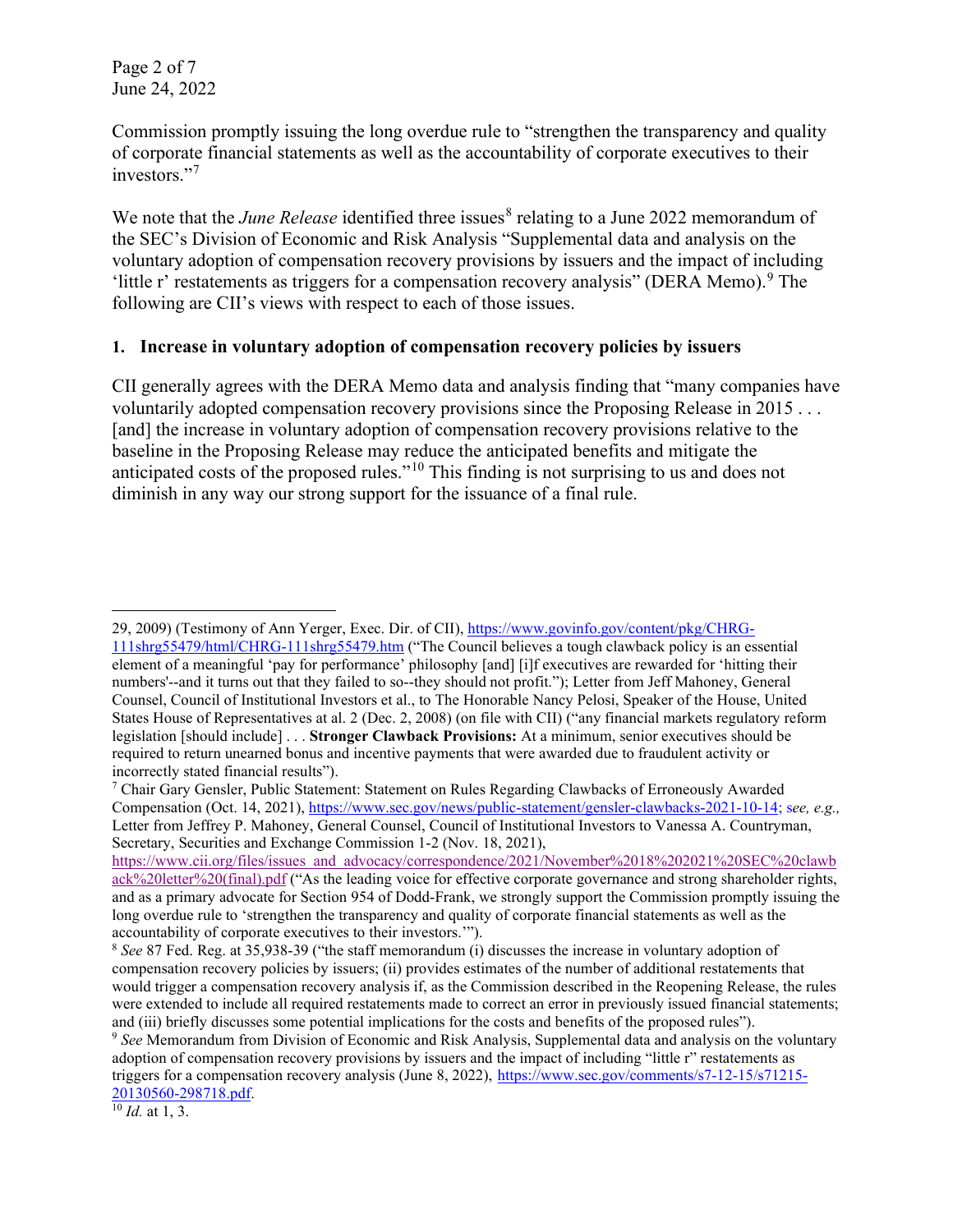Page 3 of 7 June 24, 2022

As explained in CII's November 2021 letter to the SEC (November Letter)<sup>[11](#page-2-0)</sup>in response to the Commission's October 2021 "Reopening of Comment Period for Listing Standards for Recovery of Erroneously Awarded Compensation" (October Release):<sup>[12](#page-2-1)</sup>

CII acknowledges that there have been a number of developments since the Proposed Rule relating to clawbacks, most notably the voluntary adoption by some companies of clawback policies that go beyond the requirements of Section 954 of Dodd-Frank.<sup>[[13](#page-2-2)</sup>] We, however, continue to believe that it is in the best interests of investors for the Commission to finally bring this long overdue, Congressionally mandated rulemaking to a close by issuing a final rule. As we explained in our most recent response to the SEC's semiannual regulatory agenda:

We acknowledge the observation of former SEC Chair Jay Clayton that "several companies . . . [have clawback] policies [that] go beyond what would be required under Dodd-Frank." We also acknowledge that there are some legal and practical reasons that can limit the effectiveness of existing clawbacks. . . . *However, in our view, the better course of action is for the Commission is to proceed directly to a final rule.* 

We believe a final rule . . . would improve corporate governance by finally implementing the requirements of section 954 of Dodd-Frank and thereby establishing a common floor for clawback policies at listed companies. After experience with a new listing standard based on section 954, investors, listed companies, and other market participants could then determine whether the listing standard should be revised to require a different . . . floor for clawback policies at listed companies.

. . . CII strongly agrees with SEC Chair Gary Gensler that a final rule as described in the Proposed Rule, as supplemented by the Reopening Release and this letter, would "strengthen the transparency and quality of corporate financial statements as well as the accountability of corporate executives to their investors."<sup>[14](#page-2-3)</sup>

<span id="page-2-2"></span> $\frac{13}{13}$  We also acknowledge that changes to CII's own membership approved policies on executive compensation adopted in September 2019 may have "mitigated the effects of the proposed rules" by deemphasizing performancebased pay. Memorandum from Division of Economic and Risk Analysis at 2, 8 n.16; *see* Council of Institutional Investors, Corporate Governance Policies, § 5.5c Performance-Based Compensation (updated Mar. 7, 2022), [https://www.cii.org/files/03\\_07\\_22\\_corp\\_gov\\_policies.pdf](https://www.cii.org/files/03_07_22_corp_gov_policies.pdf) ("Performance-based compensation plans are a major source of today's complexity and confusion in executive pay . . . [and] susceptible to manipulation.").

<span id="page-2-0"></span><sup>&</sup>lt;sup>11</sup> Letter from Jeffrey P. Mahoney, General Counsel, Council of Institutional Investors to Vanessa A. Countryman, Secretary, Securities and Exchange Commission at 9.<br><sup>12</sup> Reopening of Comment Period for Listing Standards for Recovery of Erroneously Awarded Compensation,

<span id="page-2-1"></span>Securities Act Release No. 10,998, Exchange Act Release No. 93,331, Investment Company Act Release No. 34,399, 86 Fed. Reg. 58,232 (Oct. 21, 2021), [https://www.govinfo.gov/content/pkg/FR-2021-10-21/pdf/2021-](https://www.govinfo.gov/content/pkg/FR-2021-10-21/pdf/2021-%2022754.pdf)22754.pdf.

<span id="page-2-3"></span><sup>&</sup>lt;sup>14</sup> Letter from Jeffrey P. Mahoney, General Counsel, Council of Institutional Investors to Vanessa A. Countryman, Secretary, Securities and Exchange Commission at 9 (footnotes omitted).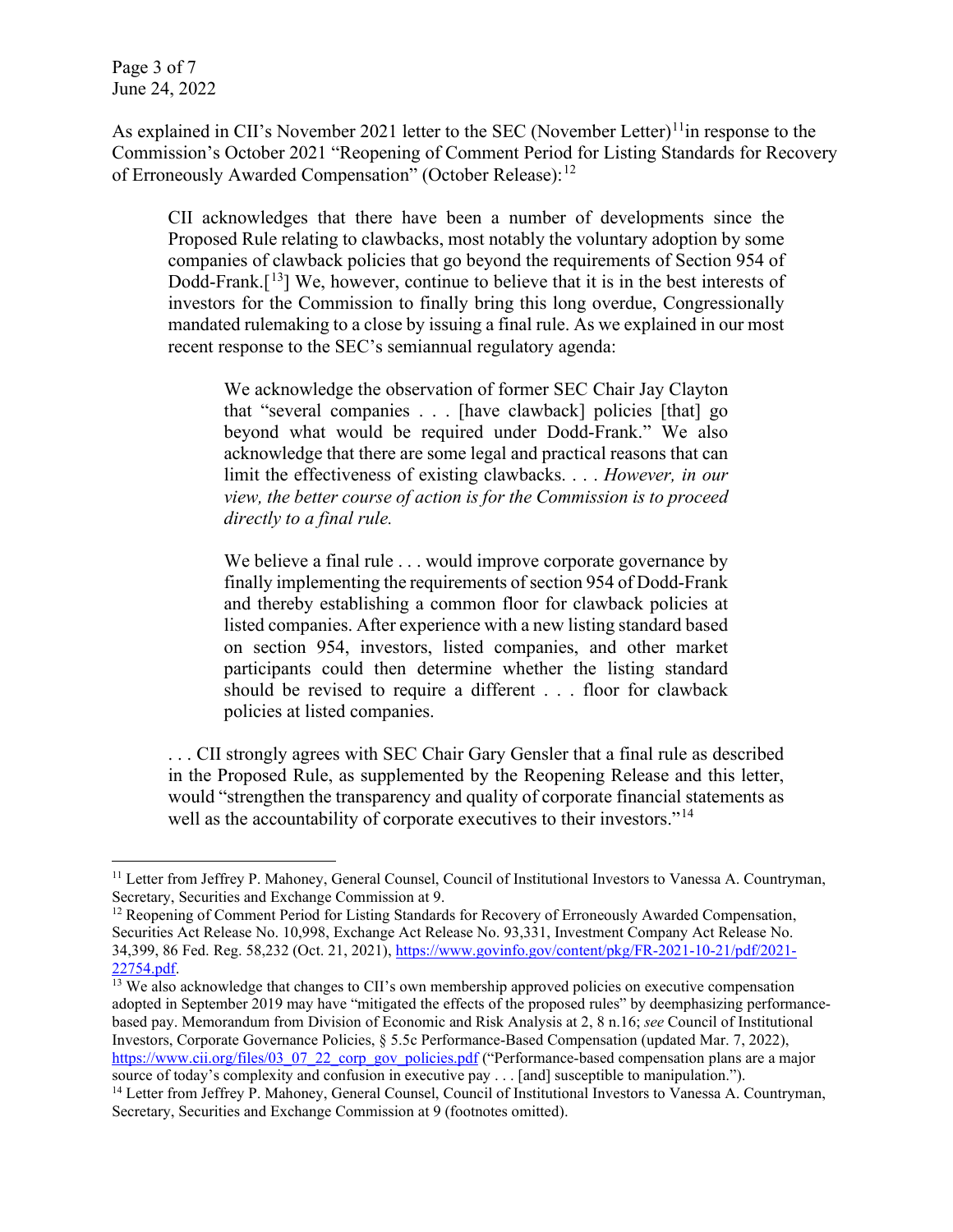Page 4 of 7 June 24, 2022

### **2. Number of additional restatements that would trigger a compensation recovery analysis**

CII generally agrees with the DERA Memo finding that "if the final rules were to encompass both ["little r" and "Big R"] types of restatements, it would increase the total number of restatements that could potentially trigger a compensation recovery analysis that may result in recovery."[15](#page-3-0) Again, this finding is not surprising to us and we continue to believe that encompassing both types of restatements in the final rule is not only consistent with the intent of Section 954 of Dodd-Frank but increases the benefits to investors that would result from the issuance of a final rule.

As we explained in the November Letter:

CII was actively involved in the development of Section 954. Given our level of involvement, we are confident that the language of Section 954 was not intended to narrowly limit the required clawback policy to exclude little r restatements.

. . . .

In addition to being inconsistent with the intent of Section 954, CII believes it would be harmful to investors and the capital markets for the SEC to narrowly limit the required clawback policy to exclude little r restatements. As indicated, under existing requirements little r restatements correct material erroneous financial results in a manner that is less transparent to investors and the markets than Big R restatements. And in recent years there has been a disappointing trend by companies that appear to be "opportunistically" using their discretion to categorize more and more corrections of material financial reporting errors as little r restatements.

As the *Wall Street Journal* recently reported:

So-called "little r" [restatements] . . . last year represented 75.7% of all restatements by U.S.-based public companies, up from 34.8% in 2005, according to data provider Audit Analytics. [Big R] restatements, meanwhile, have become less common, comprising 24.3% of all restatements in 2020, down from 65.2% 15 years earlier, data show.

CII believes excluding little r restatements from the required clawback policy would likely not only further exacerbate this opportunistic behavior to reduce the transparency of restatements to investors, but more importantly limit the ability of the required clawback policy to recover for shareowners the executive pay that was unearned and erroneously awarded.<sup>[16](#page-3-1)</sup>

<span id="page-3-0"></span><sup>&</sup>lt;sup>15</sup> Memorandum from Division of Economic and Risk Analysis at 3.

<span id="page-3-1"></span><sup>&</sup>lt;sup>16</sup> Letter from Jeffrey P. Mahoney, General Counsel, Council of Institutional Investors to Vanessa A. Countryman, Secretary, Securities and Exchange Commission at 4-6 (footnotes omitted).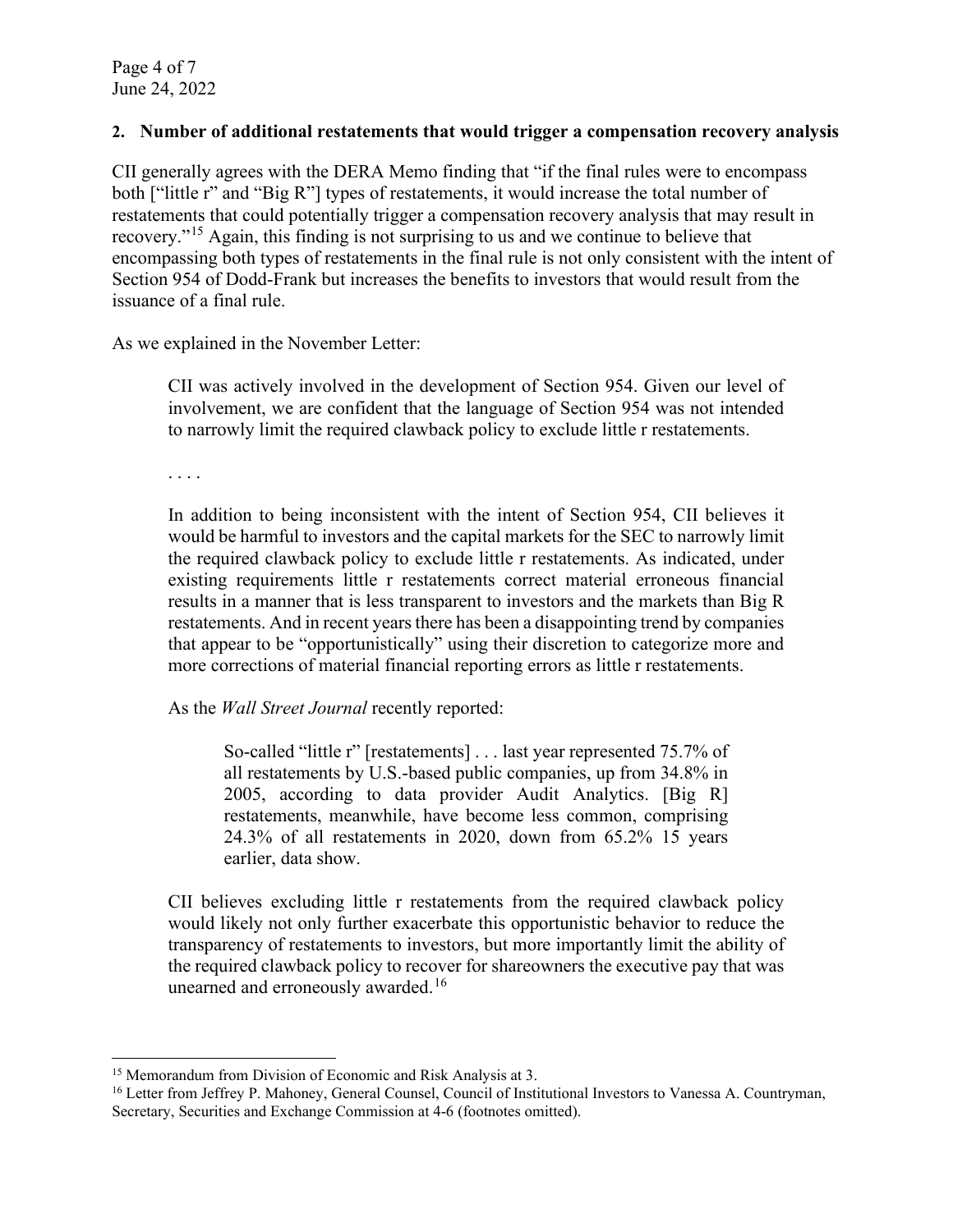Page 5 of 7 June 24, 2022

Similarly, the Ohio Public Employees Retirement System, a CII member, and the largest public retirement system in Ohio, with more than 1.1 million active, inactive, and retired members commented:

It is disappointing to think that the Commission's Clawback Proposal was limited only to instances involving formal restatements of material errors because (1) the trend among issuers to revise, rather than formally restate, prior period financial statements was already well established in 2015 and continues to accelerate, and (2) this trend, if left unaddressed, could erode the effectiveness of the Commission's efforts on this issue and blunt the impact of Section 954 before it has even been implemented.

. . . .

As such, OPERS believes the SEC should clarify that its definition of "accounting restatement" includes all required restatements made to correct an error in previously issued financial statements, regardless of whether they are formal restatements or revisions. This definition comports with what shareholders have believed throughout this rulemaking process, namely that issuers would not be able to avoid the application of a Section 954 clawback provision simply by using their discretion to determine that an error is immaterial.<sup>[17](#page-4-0)</sup>

[https://www.opers.org/pdf/government/FederalResponses/2021/OPERS-Comment-Letter-SEC-Reopening-of-](https://www.opers.org/pdf/government/FederalResponses/2021/OPERS-Comment-Letter-SEC-Reopening-of-Comment-Period-%20Listing-Standards-for-Recovery-of-Erroneously-Awarded-Compensation.pdf)[Comment-Period-%20Listing-Standards-for-Recovery-of-Erroneously-Awarded-Compensation.pdf;](https://www.opers.org/pdf/government/FederalResponses/2021/OPERS-Comment-Letter-SEC-Reopening-of-Comment-Period-%20Listing-Standards-for-Recovery-of-Erroneously-Awarded-Compensation.pdf) *see* Letter from Marcie Frost, Chief Executive Officer, California Public Employees' Retirement System to Ms. Vanessa Countryman, Secretary, Securities and Exchange Commission 3 (Nov. 22, 2021),

<https://www.calpers.ca.gov/docs/legislative-regulatory-letters/sec-countryman-11-22-2021.pdf> ("there has been concern that the use of formal restatements relative to revision statements should be carefully monitored"); Letter from Kerrie Waring, Chief Executive Officer, ICGN to Vanessa A. Countryman, Secretary, Securities and Exchange Commission 4 (Nov. 22, 2021), [https://www.icgn.org/sites/default/files/2022-03/27.%20USA%20SEC%20-](https://www.icgn.org/sites/default/files/2022-03/27.%20USA%20SEC%20-%20Listing%20Standards%20for%20Erroneously%20Awarded%20Compensation%20Clawbacks%20-%20Nov%2021.pdf) [%20Listing%20Standards%20for%20Erroneously%20Awarded%20Compensation%20Clawbacks%20-](https://www.icgn.org/sites/default/files/2022-03/27.%20USA%20SEC%20-%20Listing%20Standards%20for%20Erroneously%20Awarded%20Compensation%20Clawbacks%20-%20Nov%2021.pdf)

will enjoy a safe harbor for executives, would undermine the purpose and intent of Section 954 of Dodd-Frank").

<span id="page-4-0"></span><sup>&</sup>lt;sup>17</sup> Letter from Patti Gazda, Corporate Governance Officer, Ohio Public Employees Retirement System to Vanessa Countryman, Secretary, Securities and Exchange Commission 2 (Nov. 22, 2021),

[<sup>%20</sup>Nov%2021.pdf](https://www.icgn.org/sites/default/files/2022-03/27.%20USA%20SEC%20-%20Listing%20Standards%20for%20Erroneously%20Awarded%20Compensation%20Clawbacks%20-%20Nov%2021.pdf) ("ICGN believes the revised clawback trigger would be useful, which would specifically refer to 'all required restatements to previously issued financial statements, including those restatements that were not material to those previously issued financial statements, but would result in a material misstatement if (a) the errors were left uncorrected in the current report or (b) the error correction was recognized in the current period.'"); Letter from Sandra J. Peters, CPA, CFA, Senior Head, Global Financial Reporting Policy Advocacy, CFA Institute to The Honorable Gary Gensler, Chair, U.S. Securities and Exchange Commission 6 (Nov. 22, 2021), <https://www.cfainstitute.org/-/media/documents/comment-letter/2020-2024/20211123.pdf> ("we believe that a Commission rule or an interpretation that only certain restatements will trigger clawbacks, while other restatements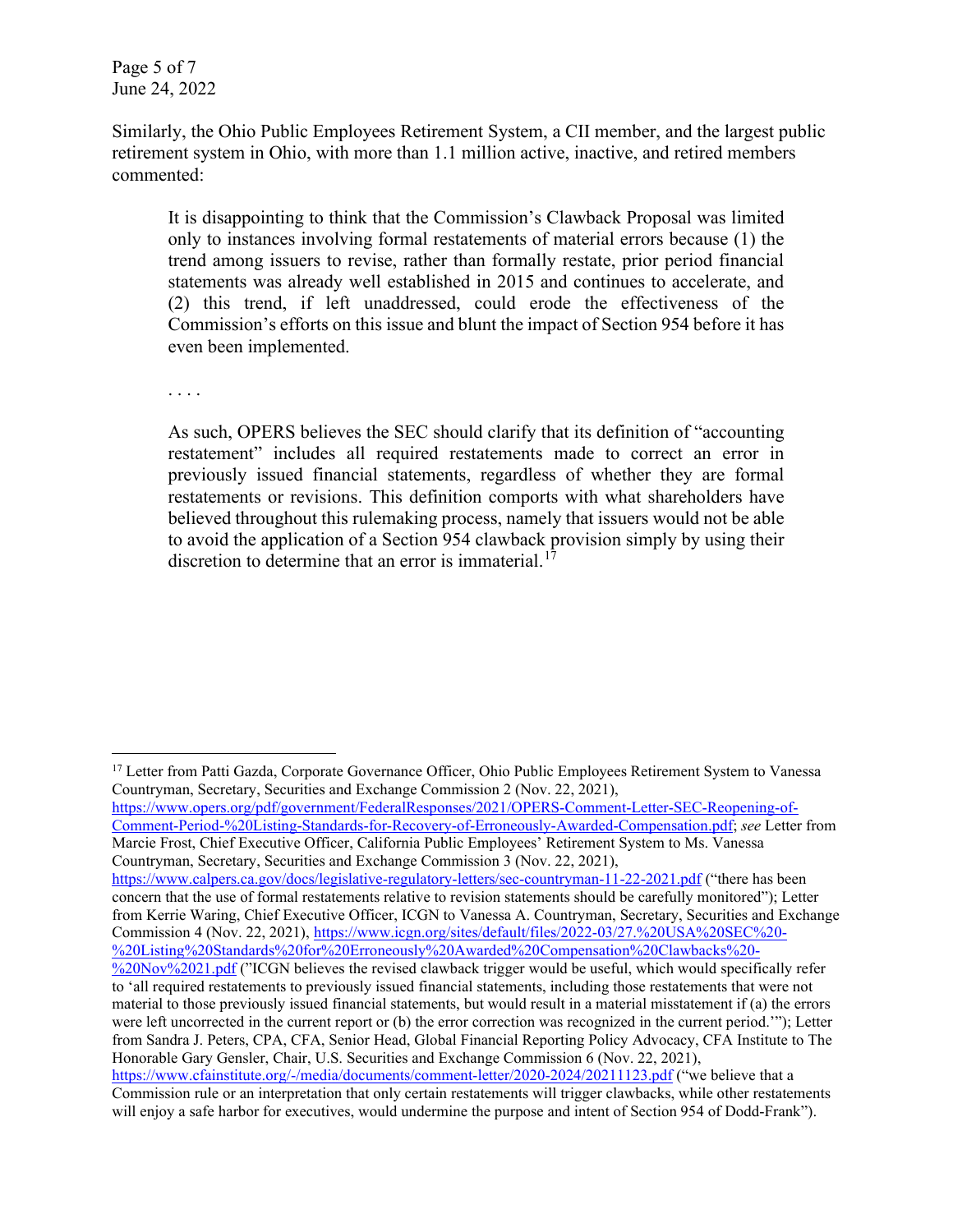Page 6 of 7 June 24, 2022

# **3. Potential implications for the costs and benefits of the Proposed Rule**

CII generally agrees with the following DERA Memo findings regarding potential implications for the cost and benefits of the Proposed Rule as a result of the increase in the number of companies with voluntarily adopted compensation recovery provisions since 2015:

- "[B]enefits of the proposed rules, including increased incentives to improve financial reporting and business practices, as well as reduced costs of incentivebased compensation, may be reduced if companies have already adopted strong compensation recovery provisions."[18](#page-5-0)
- "[C]osts of the proposed rules, such as those associated with implementation and compliance, potential changes in reporting incentives, and potential shifts in executive compensation would likewise be mitigated under such circumstances."<sup>[19](#page-5-1)</sup>
- "To the extent that companies are already disclosing information about voluntarily adopted recovery policies, the benefits and costs from the proposed disclosure requirements may be mitigated."<sup>[20](#page-5-2)</sup>

CII also generally agrees with the following DERA Memo findings regarding potential implications for the cost and benefits of the Proposed Rule as a result of the inclusion of "little r" restatements as described in the October Release and supported in the November Letter:

- "[T]o the extent that companies may recover additional erroneously awarded compensation with the inclusion of 'little r' restatements, the company may benefit from the availability of those additional funds for other productive uses, and the implementation costs associated with those recoveries may also increase."<sup>[21](#page-5-3)</sup>
- "[I]nclusion of 'little r' restatements might increase the benefits associated with incentives for high quality financial reporting, as well as incentives for valueenhancing business practices because more restatements would potentially be affected by the compensation recovery provisions."<sup>[22](#page-5-4)</sup>
- "[I]nclusion of 'little r' restatements may also increase the benefits and costs associated with potential shifts in managerial compensation."<sup>[23](#page-5-5)</sup>

On balance, CII believes the potential implications for the costs and benefits of the Proposed Rule as a result of the (1) increase in the number of companies with voluntarily adopted compensation recovery provisions since 2015, and (2) inclusion of "little r" restatements as

<span id="page-5-0"></span><sup>&</sup>lt;sup>18</sup> Memorandum from Division of Economic and Risk Analysis at 2 (footnotes omitted).

<span id="page-5-1"></span><sup>&</sup>lt;sup>19</sup> *Id.* (footnotes omitted). <sup>20</sup> *Id.* 

<span id="page-5-2"></span>

<span id="page-5-3"></span><sup>21</sup> *Id.* at 3 (footnotes omitted). 22 *Id.* (footnotes omitted). 23 *Id.* (footnotes omitted).

<span id="page-5-4"></span>

<span id="page-5-5"></span>